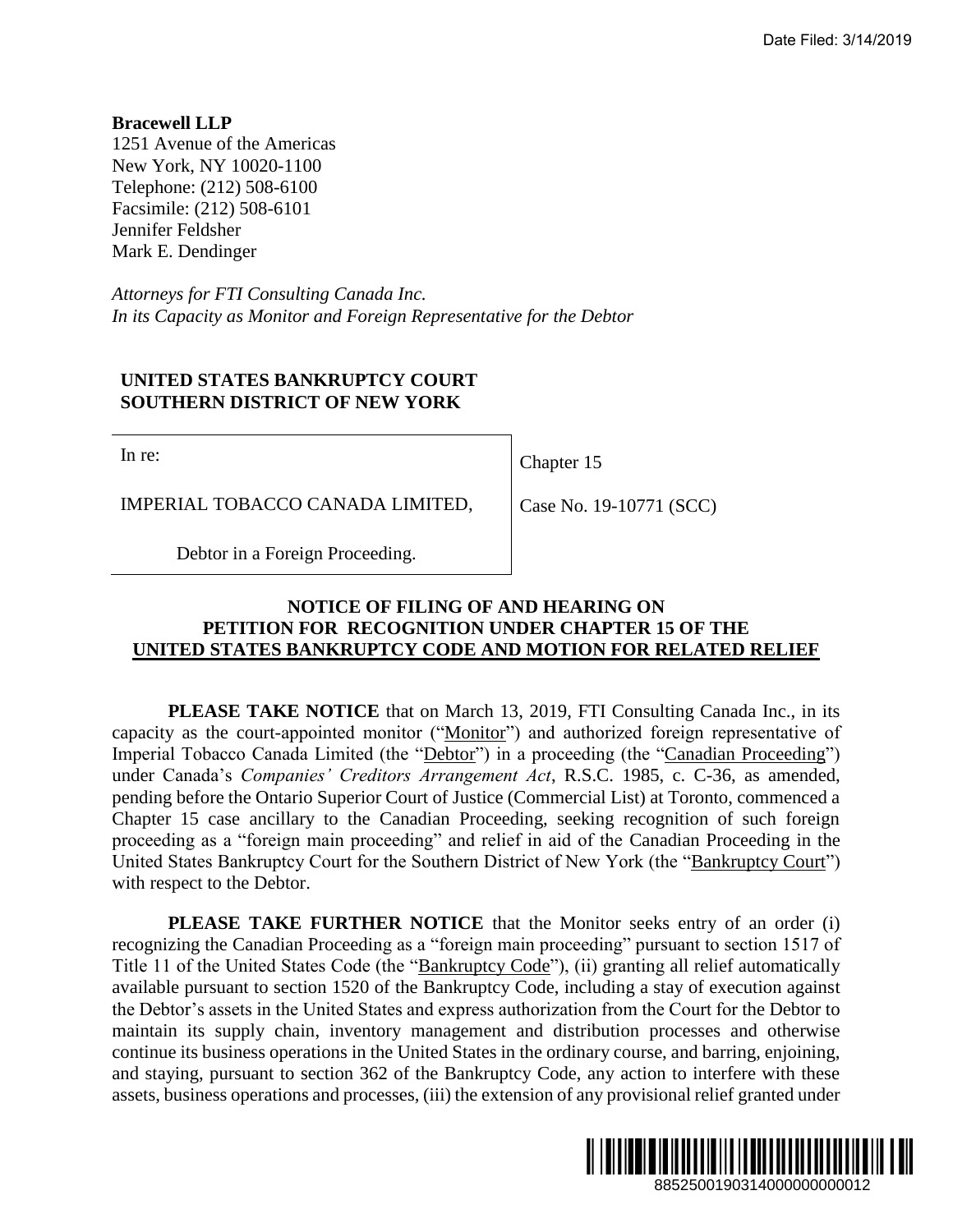section 1519(a) on a permanent basis in accordance with section 1521(a)(6) of the Bankruptcy Code; and (iv) such other and further relief as is appropriate under the circumstances pursuant to sections 105(a) and 1507 of the Bankruptcy Code.

**PLEASE TAKE FURTHER NOTICE** that the Bankruptcy Court has scheduled a hearing to consider the relief requested by the Monitor for 2:00 p.m. (prevailing Eastern Time) on April 15, 2019 (the "Recognition Hearing"). Copies of the Monitor's Verified Petition for Recognition of Foreign Main Proceeding and Related Relief (the "Verified Petition") and all other accompanying documentation are available to parties-in-interest on the Bankruptcy Court's Electronic Case Filing System, which can be accessed at the Bankruptcy Court's website at http://nysb.uscourts.gov (a PACER login and password is required to retrieve a document) or upon written request to the Monitor's counsel (including facsimile or email) addressed to:

> Bracewell LLP Attn: Mark E. Dendinger 1251 Avenue of Americas New York, New York 10020-1104 Facsimile: (212) 508-6101 Email: Mark.Dendinger@bracewell.com

**PLEASE TAKE FURTHER NOTICE** that, at the hearing, the Court may order the scheduling of a case management conference to consider the efficient administration of the case.

**PLEASE TAKE FURTHER NOTICE** that any party in interest wishing to submit a response or objection to the Verified Petition or the relief requested therein must do so in writing, and in accordance with the Bankruptcy Code, the Federal Rules of Bankruptcy Procedure, and the Local Rules for the Bankruptcy Court for the Southern District of New York, setting forth the basis therefor, which response or objection must be filed electronically with the Court on the Court's electronic case filing system in accordance with General Order M-399 and the Court's Procedures for the Filing, Signing and Verification of Documents by Electronic Means (copies of which may be viewed on the Court's website at www.nysb.uscourts.gov), and by all other parties in interest on a compact disc (CD), preferably in Portable Document Format (PDF), Word Perfect, or any other Windows-based word processing format, which CD shall be sent to the Office of the Clerk of the Court, One Bowling Green, New York, New York. A hard copy of such response or objection shall be sent to (i) the chambers of Shelley C. Chapman, United States Bankruptcy Judge and (ii) served upon Bracewell LLP, Attn: Jennifer Feldsher and Mark E. Dendinger, 1251 Avenue of the Americas, New York, NY 10020-1100, counsel to the Monitor, **so as to be received no later than 4:00 pm ET, on April 8, 2019.**

**PLEASE TAKE FURTHER NOTICE** that all parties in interest opposed to the Verified Petition or the relief requested therein must appear at the Recognition Hearing at the time and place set forth above.

**PLEASE TAKE FURTHER NOTICE** that if no response or objection is timely served as provided herein, the Court may grant the relief requested in the Verified Petition without further notice.